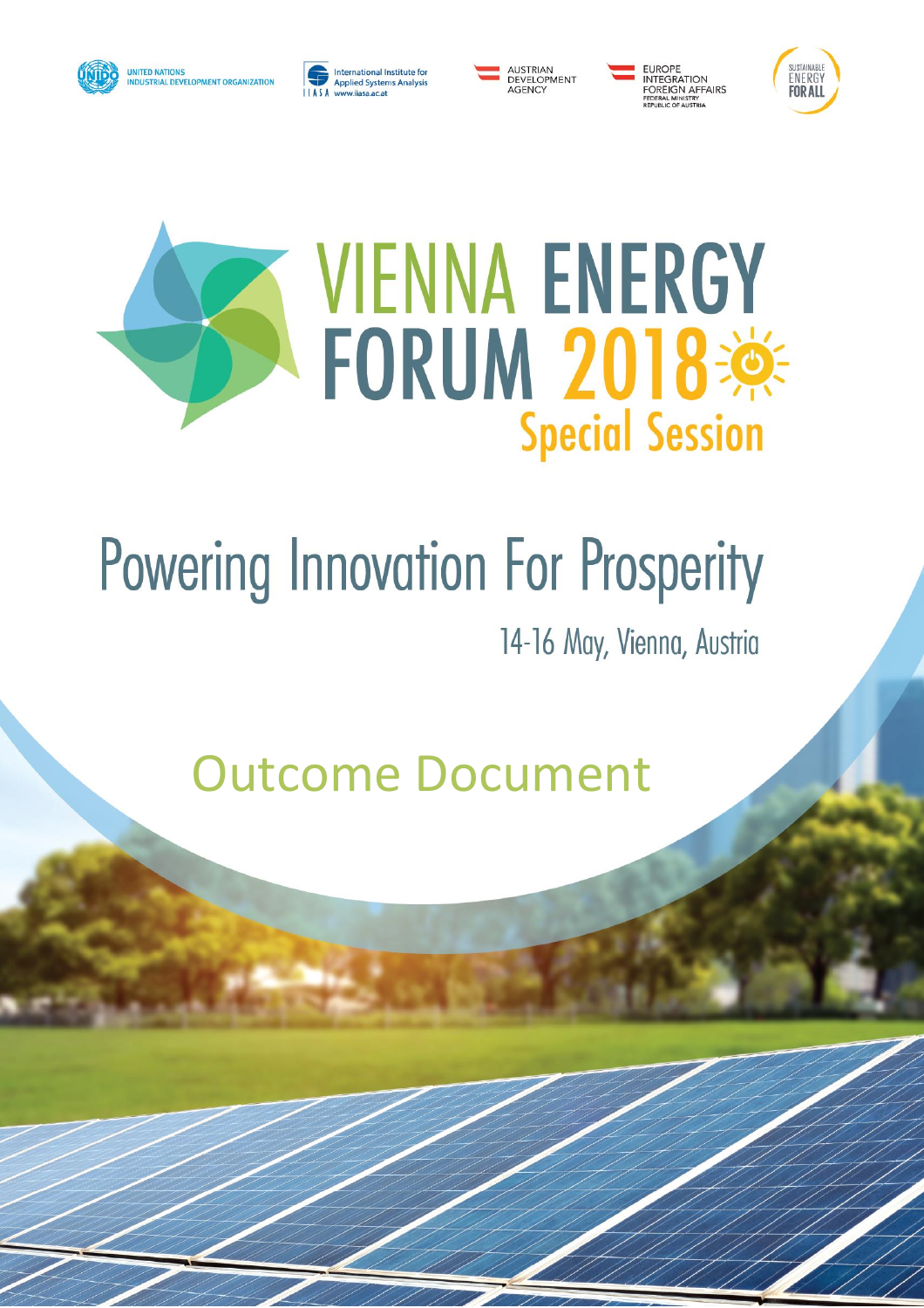

### **1. Introduction**

- 1.1.The VEF is a biennial event with its first edition held in 2009, designed to discuss practical solutions for moving towards a global sustainable energy future. Austria's Federal Ministry for Europe, Integration and Foreign Affairs, the Austrian Development Agency, the International Institute for Applied Systems Analysis and Sustainable Energy for All has been successfully cooperating with the United Nations Industrial Development Organization (UNIDO) in organizing the VEF.
- 1.2.The VEF 2018 Special Session took place at the Vienna International Center in Vienna, Austria, on 14<sup>th</sup> May 2018 to contribute to the HLPF review of SDG 7. Over 350 leaders from governments, intergovernmental organizations, civil society and the private sector attended plenary sessions, high-level round tables, side events and special events organized around the themes of energy system transformation, climate and clean energy technology and innovation, and delivering prosperity through partnerships.

# **2. Energy System Transformation**

- 2.1.**Decarbonization, decentralization and digitization** are transforming the energy system. Driven by policy developments and innovations in technology, regulatory and market frameworks, financial instruments, operational and planning practices, and business models, the transformation of the energy system is taking place on three levels that are reinforcing each other: energy generation (SDG target 7.2), access (SDG target 7.1) and use (SDG target 7.3).
- 2.2.The way energy is generated is **changing from the dominance of grid-connected fossil fuel-based technologies to a diversity of renewable energy-based installations with varying capacity and multitude of producers**. Despite significant advancements in technologies, methodologies and approaches for generation, access and use, **global progress is too slow for achieving SDG 7 targets**  on access to affordable, reliable, sustainable and modern energy for all by 2030.
- 2.3.Given that the industrial sector accounts for about 45 per cent of the global energy consumption, **industry must take a leading role in transforming the energy system**. Cost reductions in renewable energy generation enable the production of fuels, chemicals, high-temperature heat and steam from electricity ("Power-to-X"), boosting the uptake of renewables in the industrial sector and paving the way for a higher electrification of industrial processes. **ISID is a means to ensuring that no one is left behind and targets of all SDGs are timely achieved**. The energy system transformation is both an enabler and an outcome of ISID and imperative for lasting economic growth and prosperity while safeguarding the environment.
- 2.4.The **energy system transformation offers tremendous opportunities for developing and developed countries**. Depending on their level of industrialization, countries can now either build their emerging industries on renewable energy and energy efficiency solutions or reap economic, environmental and social benefits by switching to clean and efficient energy technologies. Digitalization and decentralized renewable energy solutions can also significantly contribute to increasing affordable energy access in developing countries by empowering energy consumers to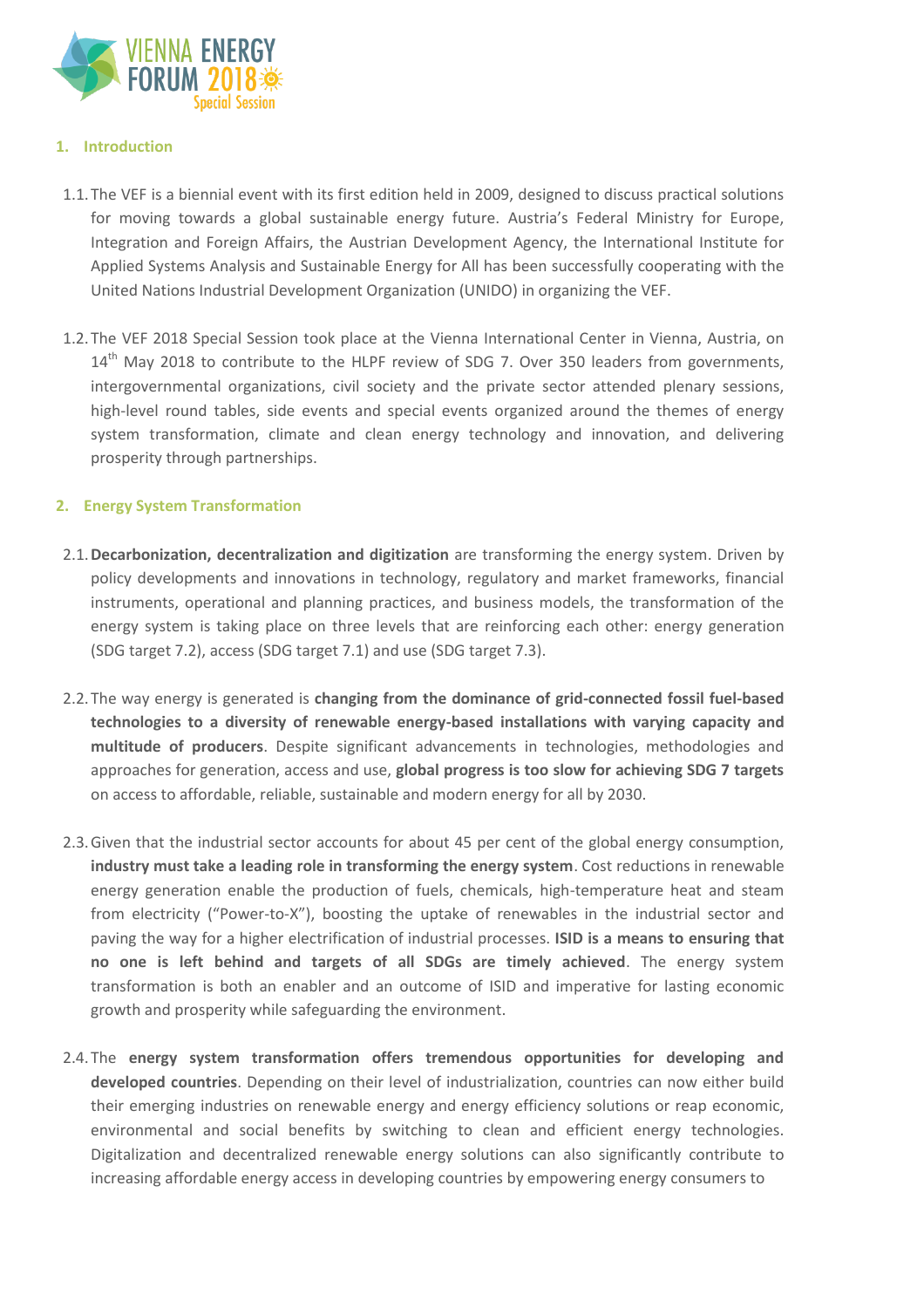

become energy producers and **opening new business opportunities in the energy sector for SMEs and entrepreneurs, including women, youth and marginalized groups**.

2.5.Despite the inspiring progress of some developing and developed countries in advancing the energy system transformation, **most countries still face considerable challenges** in this regard. These challenges include (i) the lack of a **high-level political commitment** to creating an enabling environment for investment in, and development of, renewable energy, energy efficiency and energy services; (ii) relatively high upfront costs of renewable energy and energy efficiency solutions; and (iii) inadequate individual, institutional and systemic **capacity-building**.

## **The way forward**

- 2.6.To ensure that a paradigm shift from centralized fossil fuel-based energy generation to a mix of centralized and decentralized energy generation predominantly from renewable sources will not only continue, but happen at an accelerated pace to achieve SDG7, it is necessary to put in place: (i) **platforms for dialogue** between stakeholders **to foster innovation for the energy system transformation** and technological advances; (ii) **partnerships for creating and improving an enabling environment** for renewable energy, energy efficiency and energy services; (iii) digital systems to efficiently and securely manage the **integration of high and variable shares of power** from multiple renewable energy producers; (iv) **price-competitive local and grid-scale energy storage systems**.
- 2.7.To unleash the **vast potential of decentralized energy solutions for the productive use of renewable energy** in rural areas, it is necessary to build or enhance endogenous capacity for (i) developing **policies and regulations**; (ii) conduct **feasibility studies**; and (iii) devising **contextspecific business models and innovative financing approaches** to overcome relatively high initial investment costs and make solutions affordable to low-income segments of the population. It is paramount that respective policies, regulations and projects are gender-responsive and ensure **equal and equitable access to, and control over, renewable energy services for women and men**. 1
- 2.8. The energy transition could be a catalyst for industrial transformation through a value chain analysis which could determine various sectors that has high need and marketability, whilst enabling greater participation within developing countries. One example could be to discern future industries that are emerging, such as the huge potential of storage batteries and its possible integration in the solar energy sector at a later stage.
- 2.9.Intergovernmental organizations, such as UNIDO, could continue to contribute to transforming the energy system by empowering stakeholders in developing countries to create and improve enabling environments for locally-developed and owned innovative solutions. Furthermore, engaging citizens and the private sector in the creation and improvement of enabling environments is crucial for ensuring that local needs and circumstances as well as investment risks are considered.

 $\overline{a}$ <sup>1</sup> https://www.unido.org/sites/default/files/2015-01/Guide\_on\_Gender\_Mainstreaming\_ECC\_0.pdf.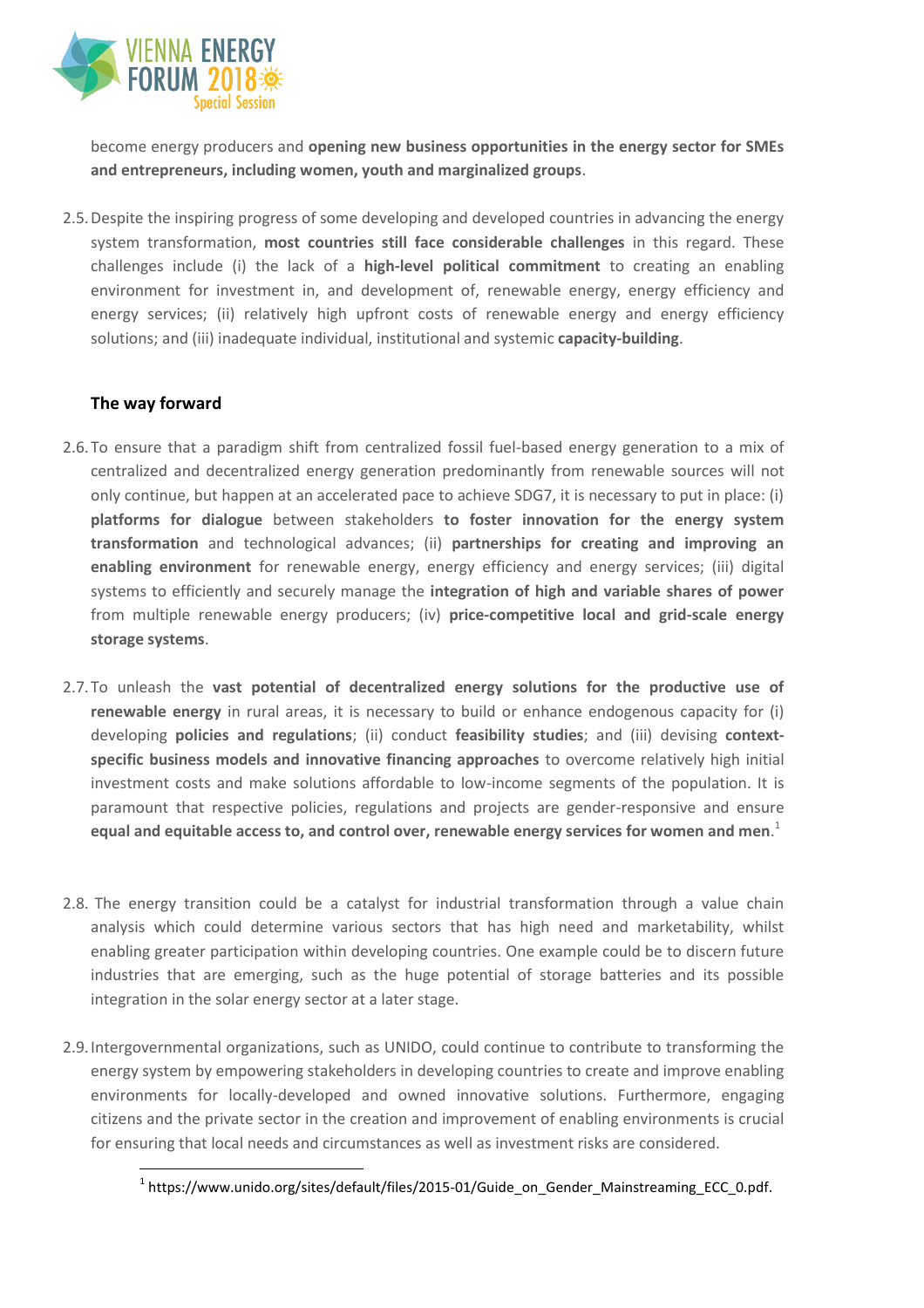

### **3. Climate and Clean Energy Technology and Innovation**

- 3.1.Industrialization has lifted millions out of poverty, created jobs, advanced technology and increased social prosperity in countries around the world. At the same time, industry is responsible for almost 30 per cent of GHG emissions and has been a major cause of environmental degradation. For achieving the SDGs and implementing the Paris Agreement on Climate Change<sup>2</sup>, it is **essential that industrial development patterns become more inclusive and sustainable**.
- 3.2.**Innovative climate and clean energy technologies help align industrialization with the principles of sustainable development** as they contribute to socio-economic growth, job creation, poverty eradication, gender equality and safeguarding the environment. **SMEs in the climate and clean energy technology sector are a key element to establish sustainable industrialisation ecosystems**  as they facilitate the use and manufacturing of low-emission products and services, allowing for systemic change. It is also necessary to support SMEs in other sectors in making their operations climate resilient, increasing energy and resource efficiency and reducing their environmental footprint.
- 3.3.Investment in climate and clean energy technologies in developing countries is expected to become a trillion dollar market over the coming decades, with USD 1.6 trillion of that investment accessible to SMEs.<sup>3</sup> **The emerging climate and clean energy technology market offers attractive economic opportunities** while the urgent need to deploy climate-friendly technologies to mitigate the adverse effects of climate change provides the entire sector with a highly positive investment outlook.
- 3.4.However, **the sector faces big challenges**: many SMEs dealing with climate and clean technologies have a **high failure rate and limited access to finance due to the perceived risks in their innovation while fragmented government policies are failing to attract investments** into the sector. The lack of technical and business capacity required for the commercialization of innovative climate and clean energy technologies hinders their diffusion to a wider market. In this context, green technology testing, certification and standardisation schemes would be useful to create public and investors' confidence.

# **The way forward**

 $\overline{a}$ 

3.5.To enable the proliferation of climate and clean energy technologies at a scale and pace needed for achieving SDG 7, it is **necessary to put in place a systemic approach to innovation that covers the complete technology lifecycle**, including research and development, demonstration, deployment and commercialization. The systemic approach should address the lack of awareness of policymakers and consumers as well as facilitate access to early-stage and growth stage financing for SMEs and help de-risk innovative projects to make them bankable.

<sup>&</sup>lt;sup>2</sup> https://unfccc.int/sites/default/files/english\_paris\_agreement.pdf.

<sup>3</sup> https://openknowledge.worldbank.org/bitstream/handle/10986/20684/911600WP0P130900Box385 328B00PUBLIC0.pdf?sequence=1&isAllowed=y.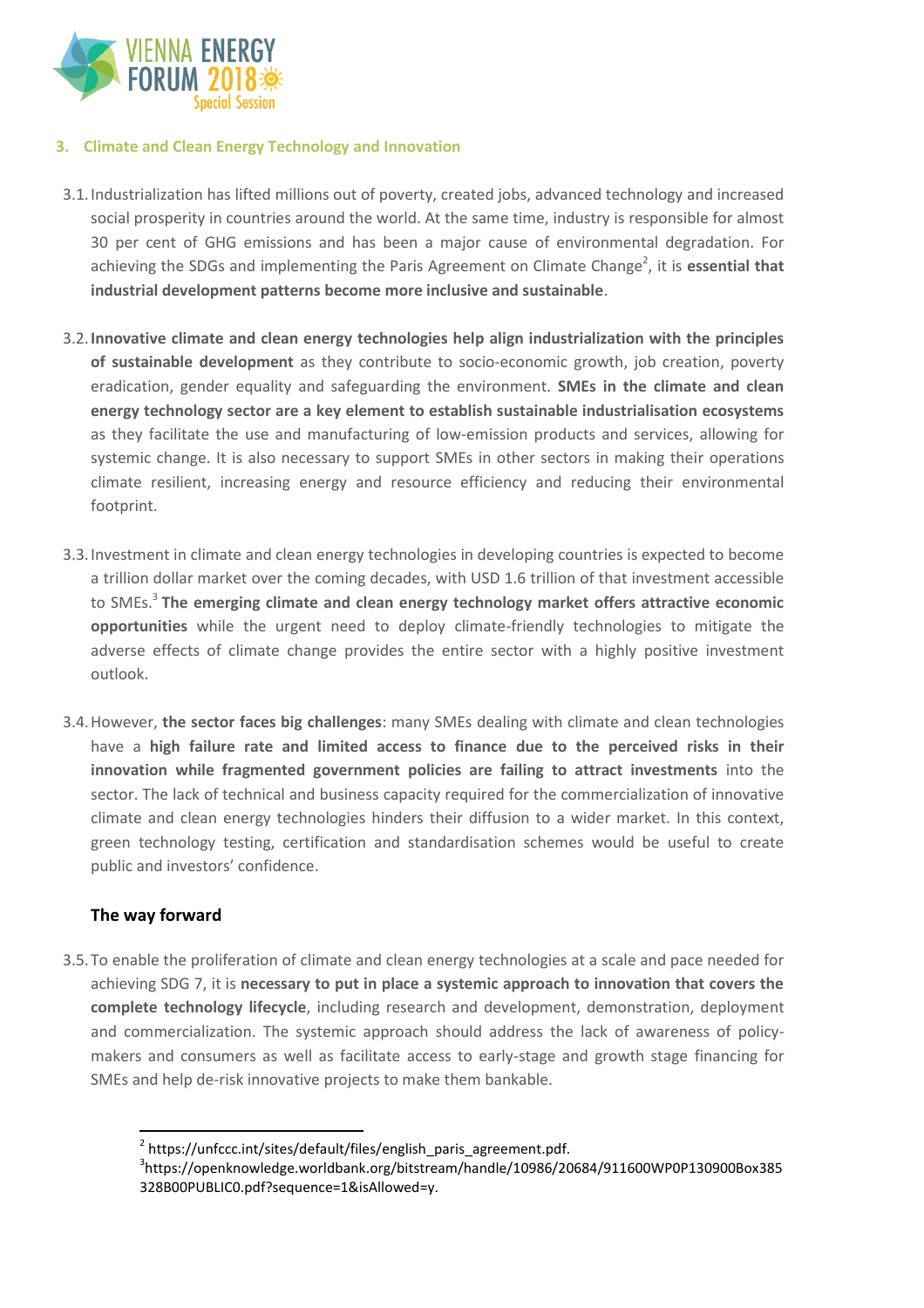

- 3.6.Policy-makers should help **create an enabling environment for climate and clean energy technology SMEs** by increasing public-sector spending and effective engagement of the private sector to **build a well-functioning ecosystem of entrepreneurship**. It is necessary to have **dedicated and efficient institutions and governance systems and a sound legal and regulatory framework to facilitate the removal of sector-specific barriers**. Governments should help building internal and external markets for SMEs through **introducing technology performance standards, strengthening capacities, removing infrastructural bottlenecks and de-risking investments**.
- 3.7.For an entrepreneurial ecosystem to thrive, governments should **encourage incubator and accelerator programmes** that provide early-stage technology validation, market development support, professional advice and match-making with appropriate technology and knowledge partners. International organizations such as UNIDO, along with partnerships through governments and the private sector, could facilitate setting-up such incubator and accelerator programmes in developing countries and strengthening of regional and global incubator networks that stimulate cross-learning and partnerships.

#### **4. Delivering Prosperity through Partnerships**

- 4.1.Traditional North-South bilateral and multilateral cooperation have been and will continue playing a prominent role in clean technologies. At the same time, the **development and uptake of renewable energy and energy efficiency technologies is being increasingly spearheaded through South-South and triangular cooperation** South-South, triangular and regional cooperation bolsters the exchange of knowledge, skills and resources between various stakeholders at the local, national and regional levels.
- 4.2.Partnerships should help **"walk the talk"** by accelerating **technology demonstration, deployment and diffusion,** while creating an enabling environment to **transform innovations to marketable products and services** that are tailored to specific needs of developing countries.
- 4.3.The Global Network of Regional Sustainable Energy Centres responds to the **urgent need for increased regional cooperation** and capacities to remove existing barriers to renewable energy and energy efficiency investments and markets. Regional cooperation makes investments more attractive by bundling many smaller projects into a few larger ones and de-risking investments by developing regional policies, targets and standards.

#### **The way forward**

4.4.**Ensuring that technology cooperation is fully demand-driven** and designed around priorities, needs and local circumstances of the recipient remains a challenge. A needs assessment and an